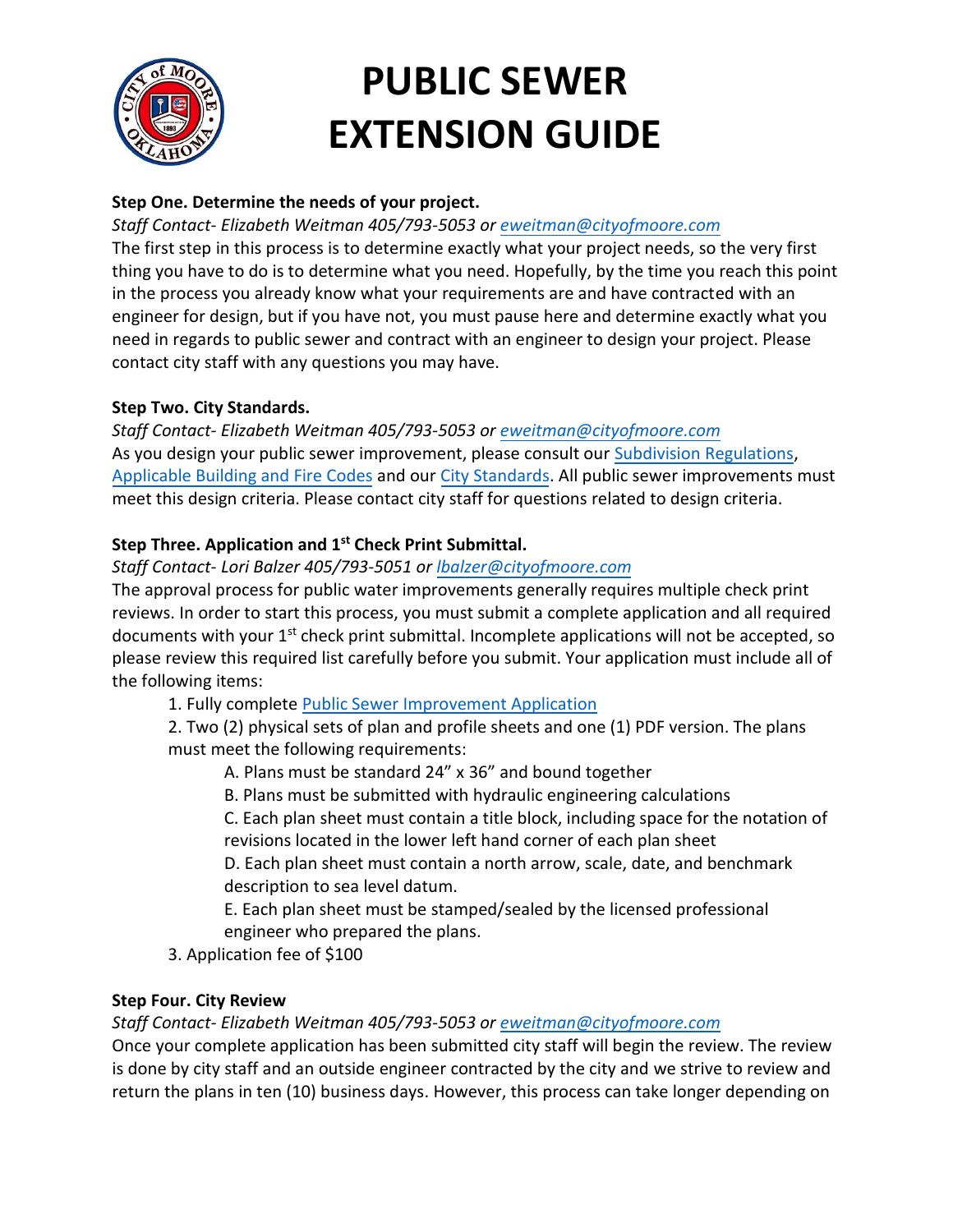work load as well as the accuracy of the submitted plans and application. Once this review is complete and all staff notes have been redlined on your plans, one set of plans will be returned to you to be revised.

## **Step Five. Revise and Resubmit.**

*Staff Contact- Lori Balzer 405/793-5051 or lbalzer[@cityofmoore.c](mailto:nkerbo@cityofmoore.com)om*

After you have received your redlined check print, you must revise your plans and resubmit them to the city to be reviewed again. Included in your resubmittal should be:

1. The redlined check print from your previous submittal

- 2. Two (2) copies of your new plan and profile sheets and one (1) PDF version.
- 3. Any hydraulic calculations that were modified by your revisions (If applicable)

After reviewing your revised submittal the city will determine what step is next. One of three things could occur:

1. Revise and Resubmit- If your plan still needs revisions, city staff will inform you that you must revise and resubmit again. If this occurs, city staff will return to you your redlined check print. You then must repeat Step Five, including all of the same resubmittal requirements. You must continue to repeat this process until you receive approval.

2. Approved as Corrected- If your plan is mostly correct and only needs small revisions, the city will give you one copy of your redlined check print so that you can see what revisions need to be made to your final plan set. You must return this redlined check print with your final construction plan submittal. Proceed to Step Six.

3. Approved- If city staff determines no corrections are needed, please proceed to Step Six.

#### **Step Six. Final Submittal.**

*Staff Contact- Lori Balzer 405/793-5051 or lbalzer[@cityofmoore.c](mailto:nkerbo@cityofmoore.com)om*

After your plans have been Approved or Approved as Corrected, you will then need to submit your final construction plans to the city. With this submittal you must turn in the following items:

1. Five (5) copies of your approved construction plans (Plans must meet the same requirements as all submitted plan sets from Step Three) and one (1) PDF version. 2. ODEQ Permit Application

City staff will return to you three sets of stamped plans and the ODEQ paperwork. You must submit these items to DEQ. Please note, the City of Moore does not have specifications on file with ODEQ. You will be required to create and submit your own specifications for your ODEQ submittal. You will not be allowed to connect any service to the new sewer main without the Approved ODEQ Permit back from DEQ.

## **Step Seven. Work Order, Fees, and Bonds.**

*Staff Contact- Lori Balzer 405/793-5051 or lbalzer[@cityofmoore.c](mailto:nkerbo@cityofmoore.com)om*

Once the City has received your final submittal and everything has been approved the Community Development Director will issue a Work Order. However, work cannot begin until